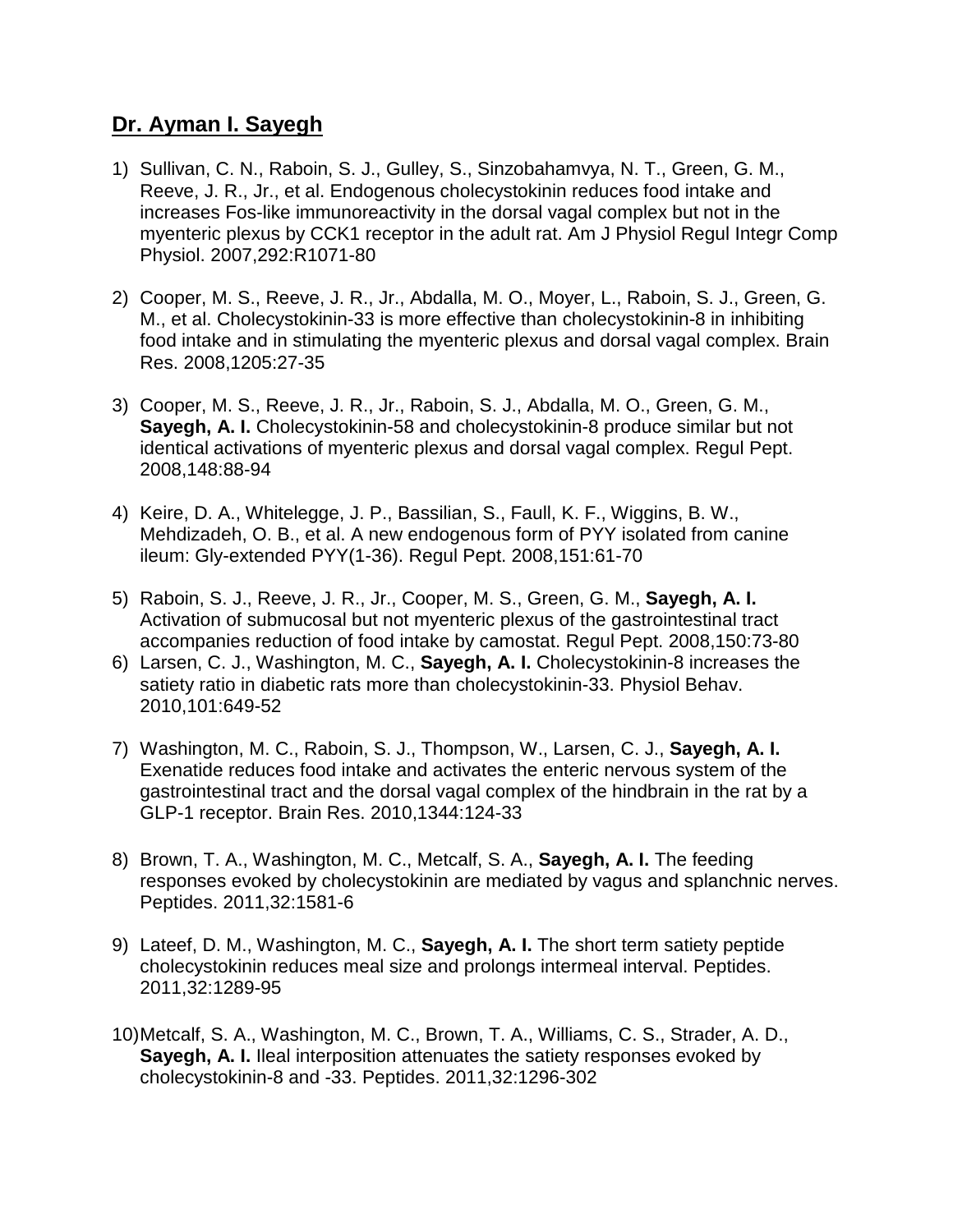- 11)Washington, M. C., Coggeshall, J., **Sayegh, A. I.** Cholecystokinin-33 inhibits meal size and prolongs the subsequent intermeal interval. Peptides. 2011,32:971-7
- 12)Washington, M. C., Murry, C. R., Raboin, S. J., Roberson, A. E., Mansour, M. M., Williams, C. S., et al. Cholecystokinin-8 activates myenteric neurons in 21- and 35 day old but not 4- and 14-day old rats. Peptides. 2011,32:272-80
- 13)Washington, M. C., **Sayegh, A. I.** Gastrin releasing peptides increase Fos-like immunoreactivity in the enteric nervous system and the dorsal vagal complex. Peptides. 2011,32:1600-5
- 14)Washington, M. C., Wright, S. A., **Sayegh, A. I.** Gastrin releasing peptide-29 evokes feeding responses in the rat. Peptides. 2011,32:241-5
- 15)Hunt, J. V., Washington, M. C., **Sayegh, A. I.** Exenatide and feeding: possible peripheral neuronal pathways. Peptides. 2012,33:285-90
- 16)Lateef, D. M., Washington, M. C., Raboin, S. J., Roberson, A. E., Mansour, M. M., Williams, C. S., et al. Duodenal myotomy blocks reduction of meal size and prolongation of intermeal interval by cholecystokinin. Physiol Behav. 2012,105:829- 34
- 17)Wright, S. A., Washington, M. C., Garcia, C., **Sayegh, A. I.** Gastrin releasing peptide-29 requires vagal and splanchnic neurons to evoke satiation and satiety. Peptides. 2012,33:125-31
- 18)**Sayegh, A. I.** The role of bombesin and bombesin-related peptides in the short-term control of food intake. Prog Mol Biol Transl Sci. 2013,114:343-70
- 19)**Sayegh, A. I.** The role of cholecystokinin receptors in the short-term control of food intake. Prog Mol Biol Transl Sci. 2013,114:277-316
- 20)Reeve, J. R., Jr., Washington, M. C., Park, K. H., Johnson, T., Hunt, J., Shively, J. E., et al. Sequence analysis and feeding responses evoked by the large molecular form of gastrin releasing peptide (GRP) in the rat GRP-29. Peptides. 2014,59:1-8
- 21)**Sayegh, A. I.**, Washington, M. C., Raboin, S. J., Aglan, A. H., Reeve, J. R., Jr. CCK-58 prolongs the intermeal interval, whereas CCK-8 reduces this interval: not all forms of cholecystokinin have equal bioactivity. Peptides. 2014,55:120-5
- 22)Washington, M. C., Aglan, A. H., **Sayegh, A. I.** The stomach and/or upper duodenum contain sites of action that control meal size and intermeal interval length by exogenous rat gastrin releasing peptide. Peptides. 2014,55:41-6
- 23)Washington, M. C., Park, K. H., **Sayegh, A. I.** Obese and lean Zucker rats respond similarly to intraperitoneal administration of gastrin-releasing peptides. Peptides. 2014,58:36-41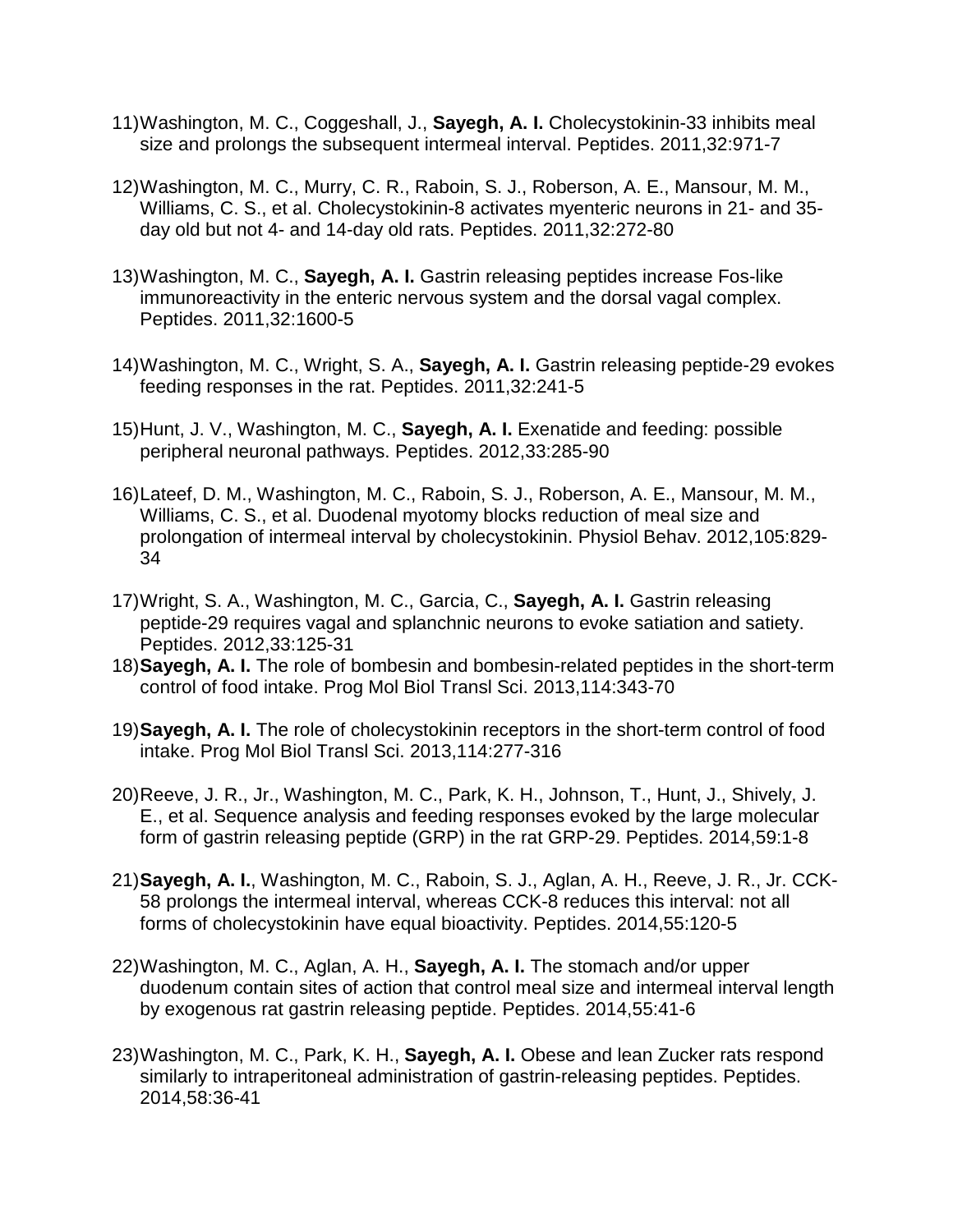- 24)Washington, M. C., Salyer, S., Aglan, A. H., **Sayegh, A. I.** Intravenous infusion of gastrin-releasing peptide-27 and bombesin in rats reveals differential effects on meal size and intermeal interval length. Peptides. 2014,51:145-9
- 25)**Sayegh, A. I.,** Washington, M. C., Johnson, R. E., Johnson-Rouse, T., Freeman, C., Harrison, A., et al. Celiac and the cranial mesenteric arteries supply gastrointestinal sites that regulate meal size and intermeal interval length via cholecystokinin-58 in male rats. Hormones and behavior. 2015,67:48-53
- 26)Washington, M. C., Williams, K., **Sayegh, A. I.** The feeding responses evoked by endogenous cholecystokinin are regulated by different gastrointestinal sites. Hormones and behavior. 2016,78:79-85
- 27)Williams, K. E., Washington, M. C., Johnson-Rouse, T., Johnson, R. E., Freeman, C., Reed, C., et al. Exogenous glucagon-like peptide-1 acts in sites supplied by the cranial mesenteric artery to reduce meal size and prolong the intermeal interval in rats. Appetite. 2016,96:254-9

## **Reviews**:

**Sayegh, A.I. and** Washington, M.C. Back to Basics: Regulation of Gastrointestinal Functions. Journal of Gastrointestinal and Digestive System. 2013

## **Books:**

**Sayegh, A.I.** Equine Clinical Anatomy, Elsevier, January, 2017

## **Book Chapters:**

- 1) **Sayegh, A.I.** and Herdt, T. Physiology of the Gastrointestinal Tract, Controls of Gastrointestinal Functions, Cunningham Textbook of Veterinary Physiology, Elsevier, June, 2012
- 2) Herdt, T. and **Sayegh, A.I.** Physiology of the Gastrointestinal Tract, Motility, Cunningham Textbook of Veterinary Physiology, Elsevier, June, 2012
- 3) Salomon, T, **Sayegh, A.**I. and Reeve, J.J,Jr. Cholecystokinin. A Handbook of Biologically Active Peptides, Abba Kastin, Editor, 2012

### **Invited Presentations:**

1) **Sayegh AI.** A possible role for the gastrointestinal tract in the short term control of food intake by cholecystokinin and gastrin releasing peptide. The NORC and Department of Nutritional Sciences Seminar Series, The University of Alabama at Birmingham School of Medicine, Oct 13<sup>th</sup> 2015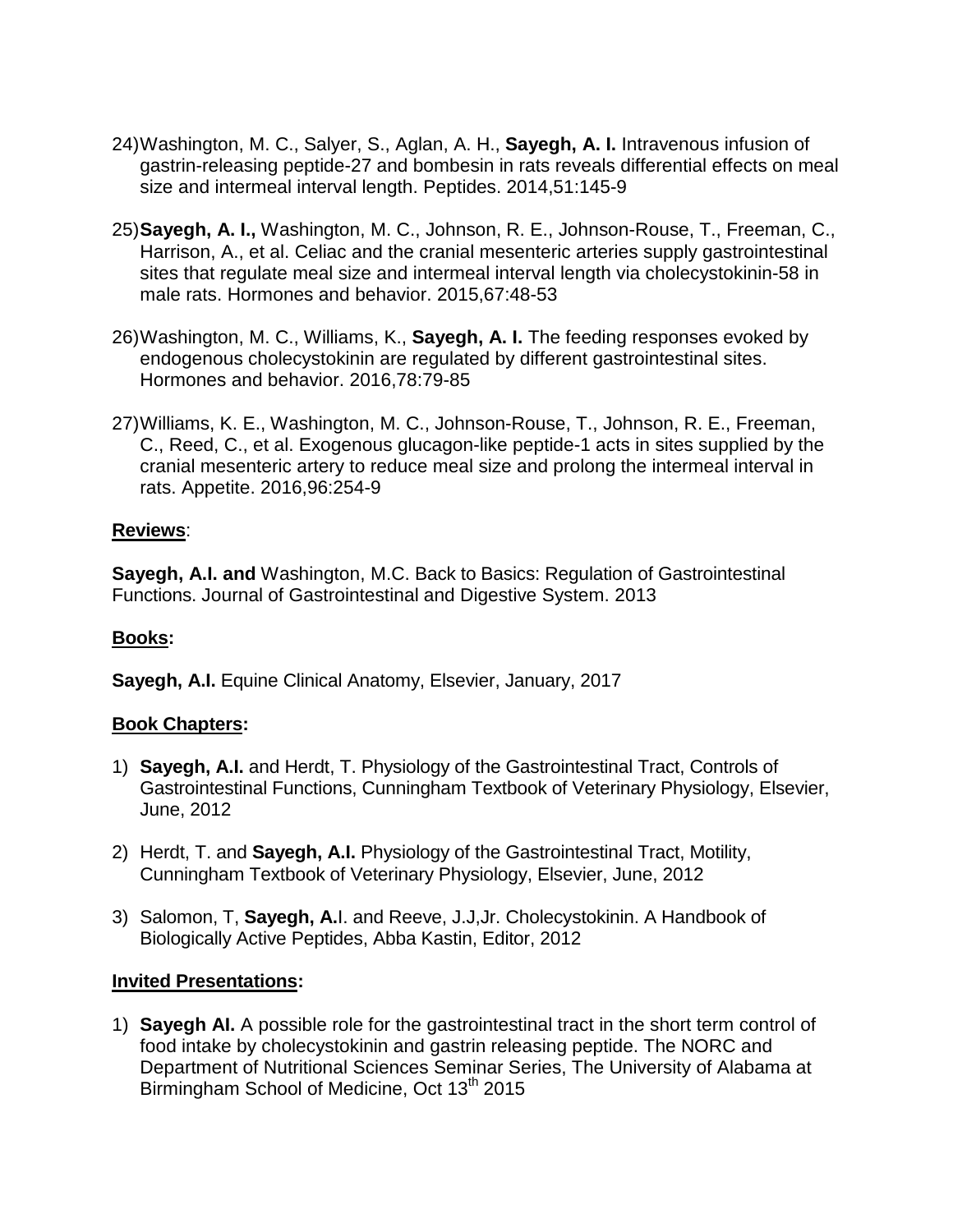- 2) **Sayegh AI.** The gastrointestinal tract contains sites of action controlling meal size and intermeal interval length by cholecystokinin and gastrin releasing peptide. 14<sup>th</sup> International meeting of Peptide, Amino Acids and Proteins, Vienna, Sept 3-7<sup>th</sup> 2015
- 3) **Sayegh AI.** Cholecystokinin infused in the celiac artery and the cranial mesenteric artery reduces food intake and activates the enteric and dorsal vagal complex neurons. International Society for Autonomic Neuroscience Meeting, Milan, Sept 24-  $30^{th}$  2015
- 4) **Sayegh AI.** Roux-en-Y Gastric Bypass Alters the Site of Action and Augments the Feeding Responses Evoked by Gastrin Releasing Peptide in Rats. 15<sup>th</sup> Biomedical Research Symposium, Tuskegee University, September 18-19, 2014
- 5) **Sayegh AI.** The Gastrointestinal Tract Contains Sites of Action which Regulates Meal Size and Intermeal Interval by Cholecystokinin and Gastrin Releasing peptide. Nutrition and Health 2014. Taiyuan, China October 24-26, 2014
- 6) **Sayegh AI.** Roux-en-Y Gastric Bypass Alters the Site of Action and Augments the Feeding Responses Evoked by Gastrin Releasing Peptide in Rats. Obesity Week, Boston, MA, USA, November 1-7, 2014
- 7) **Sayegh AI.** The Tale of Two Peptides, Cholecystokinin and Gastrin Releasing Peptide in the fight Against Obesity. The American Association for Veterinary Anatomists Meeting, Athens, GA, July 11-13, 2013
- 8) **Sayegh AI.** In The Fight Against Obesity: Two Peptides, One Route. The Second International Conference on Gastroenterology and Urology, Chicago, IL, June 10-13, 2013
- 9) **Sayegh AI.** Washington, MC and Reeve, JR, Jr. The site of action that regulates prolongation of the intermeal interval by cholecystokinin in the rat is gastrointestinal. Swiss Winter Conference on Ingestive Behavior, St. Moritz, Switzerland Mar 3-8, 2013
- 10)**Sayegh AI.** The site of action for prolonging the intermeal interval by cholecystokinin. Department of Internal Medicine, Martin-Luther Hospital), Berlin, Germany, Mar 12, 2013
- 11)**Sayegh AI.** The short-term control of food intake: Possible anti-obesity targets. 12th Annual Biomedical Research Symposium, , Tuskegee University, Tuskegee, AL, Sept 22 and Sept 23, 2011
- 12)**Sayegh AI.** Close Arterial Injections of Gastrin Releasing Peptide-29 Evokes Feeding Responses Consistent with a Role in the Short-Term Regulation of Food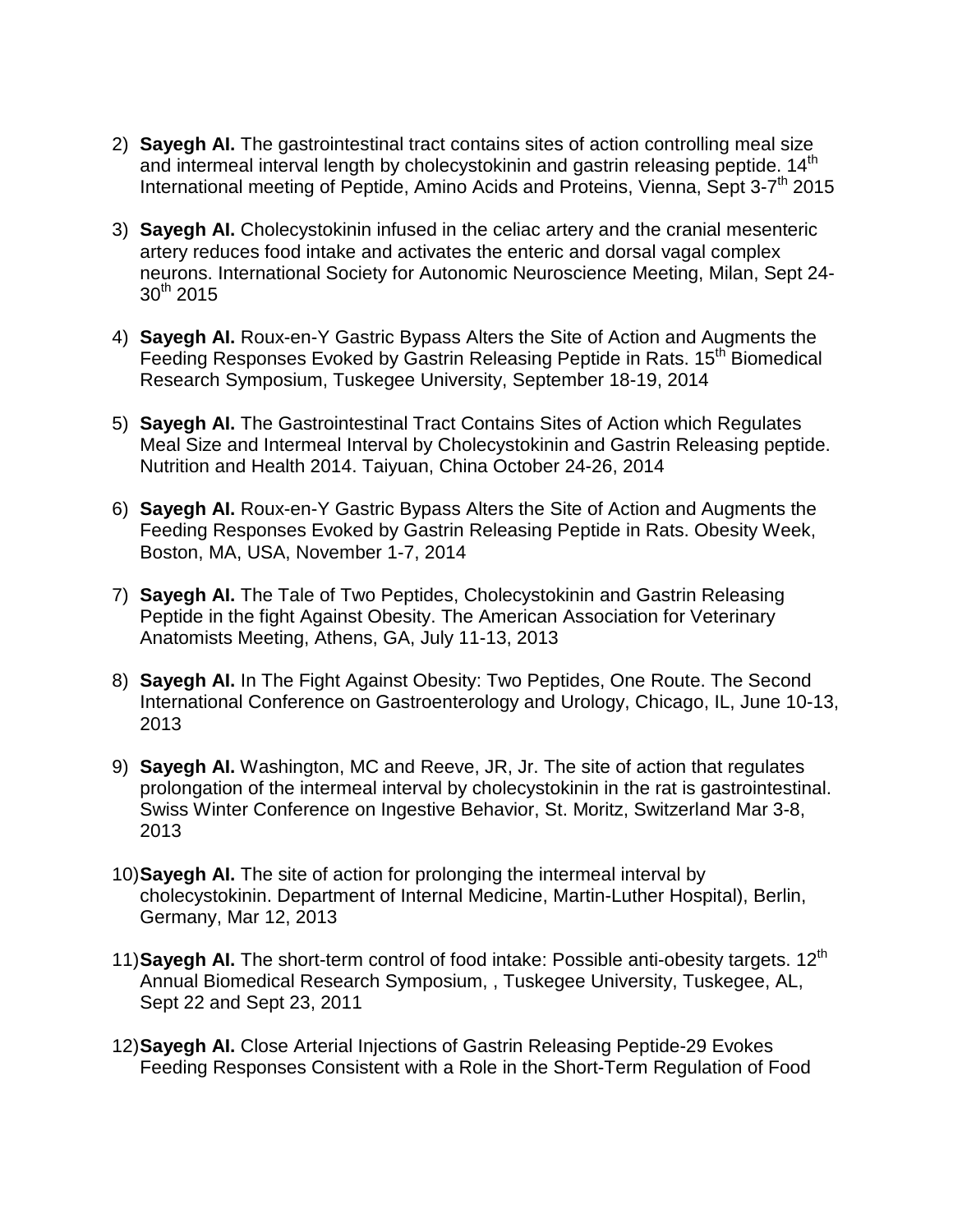intake. Swiss Winter Conference on Ingestive Behavior, St. Moritz, Switzerland Feb 26-Mar 3, 2011

- 13)**Sayegh AI.** An Intact Enteric Nervous System is Necessary for the Full Satiety Responses Evoked by Cholecystokinin. German Neurogastroenterology and Motility Society, Freising, Germany, Mar 4-6, 2011
- 14)**Sayegh AI.** The Role of the Enteric Nervous System in the Satiety Responses Evoked by Cholecystokinin. (Mini-symposium) (Invited by Dr. Miriam Goebel, Department of Internal Medicine, Martin-Luther Hospital), Berlin, Germany, Mar 11, 2011
- 15)**Sayegh AI.** Equine Anatomy Review. American Association of Equine Practitioners. Tuskegee Chapter. School of Veterinary Medicine, Tuskegee, AL Oct. 18, 2009 (Hosts: Ashley Craig and Grace Owens)
- 16)**Sayegh AI.** Control of food intake by the gastrointestinal tract, Department of Physiology, School of Medicine, Southern Illinois University, Carbondale, IL Sept. 26, 2008 (Host, Dr. April D. Strader)
- 17)**Sayegh AI.** Role of gut peptides in the prolongation of the intermeal interval, Department of Anatomy, Physiology and Pharmacology, College of Veterinary Medicine, Auburn University, Auburn, AL April 18, 2008 (Host, Dr. Mahmood Mansor, seminar series coordinator)
- 18)**Sayegh AI.** Overview of gastrointestinal physiology, SAVMA symposium, College of Veterinary Medicine, Tuskegee and Auburn Universities, Auburn, Conference Center, Auburn, AL, March 21, 2008
- 19)**Sayegh AI.** Control of food intake and the role of gut nerves in this control, College of Veterinary Medicine, Tuskegee and Auburn Universities, Auburn, Conference Center, Auburn, AL, March 21, 2008
- 20)**Sayegh AI.** Gut peptides and the intermeal interval, Department of pathology and Laboratory Medicine, Obesity Research Center and The Genome Center, School of Medicine, University of Cincinnati, OH, January 28, 2007 (Host: Dr. Patrick Tso)
- 21)**Sayegh AI.** The role of the enteric nervous system of the gut in the satiety actions of cholecystokinin, College of Veterinary Medicine and Graduate Studies, Department of Pharmacology, University of Tokyo, Japan, Oct 2, 2007 (Hosts: Professors Hiroshi Ozaki and Masatoshi Hori)
- 22)**Sayegh AI.** Gastrointestinal physiology and the role of the gut in satiety, Department of Nutritional Chemistry, University of Kyoto, Japan, Oct 3, 2007 (Hosts: Professor Fushiki Tohru and Dr. Yasuko Manabe)